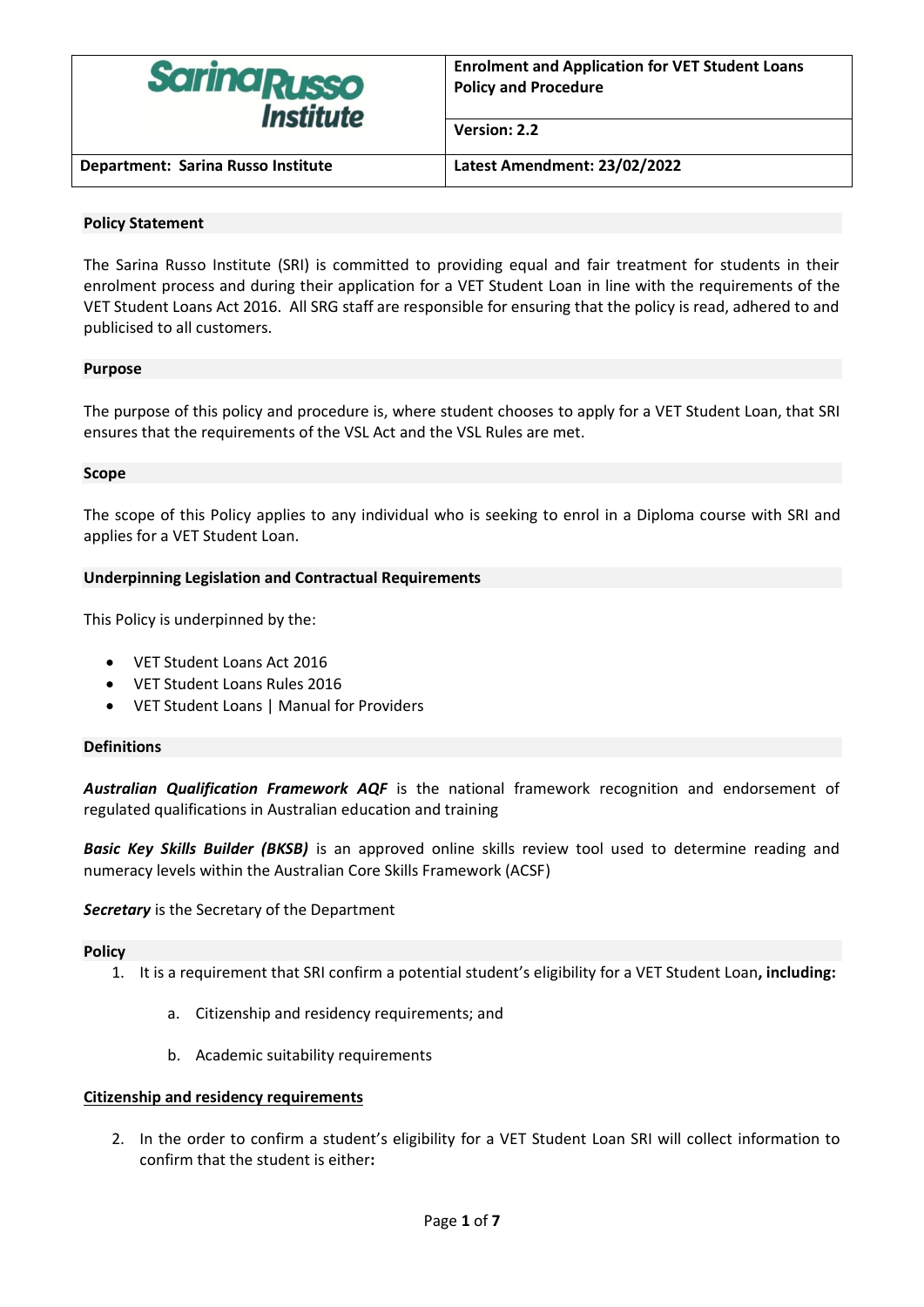

**Department: Sarina Russo Institute Latest Amendment: 23/02/2022**

**Version: 2.2**

- a. An Australian citizen; or
- b. The holder of a permanent humanitarian visa and usually a resident Australia; or
- c. A qualifying New Zealand Citizen, who:
	- i. holds a special category visa; and
	- ii. has been usually resident in Australia for at least 10 years; and
	- iii. was a dependent child when he or she was first usually resident in Australia; and
	- iv. has been in Australia for periods totalling 8 years during the previous 10 years; and
	- v. has been in Australia for periods totalling 18 months during the previous 2 years.

## **Academic Suitability Requirements**

- 3. Where a student meets the citizenship and residency requirements, SRI must assess the student's academic suitability to undertake the course. SRI must believe, on reasonable grounds, that a student is academically suited to undertake a course. A student will be academically suited to undertake a course if:
	- a. They meet any specific entry requirements for the course; and
	- b. SRI believes on reasonable grounds that a student is academically suited to undertake the course; and either
	- c. They provide a copy of a Senior Secondary Certificate of Education that has been awarded to the student by an agency or authority of a State or Territory for the student's completion of year 12; or
	- d. They provide a copy of a diploma that has been awarded to the student for the student's completion of the International Baccalaureate Diploma Programme; or
	- e. Both:
		- i. The student is assessed as displaying competence at or above Exit Level 3 in the Australian Core Skills Framework in both reading and numeracy using an assessment tool approved in accordance with Section 82 of the VET Student Loan Rules (refer to part 4 of this policy); and
		- ii. SRI reasonably believes that the student displays that competence; or
	- f. Both:
		- i. SRI obtains a copy of a certificate (however described) that the student has been awarded a qualification, either: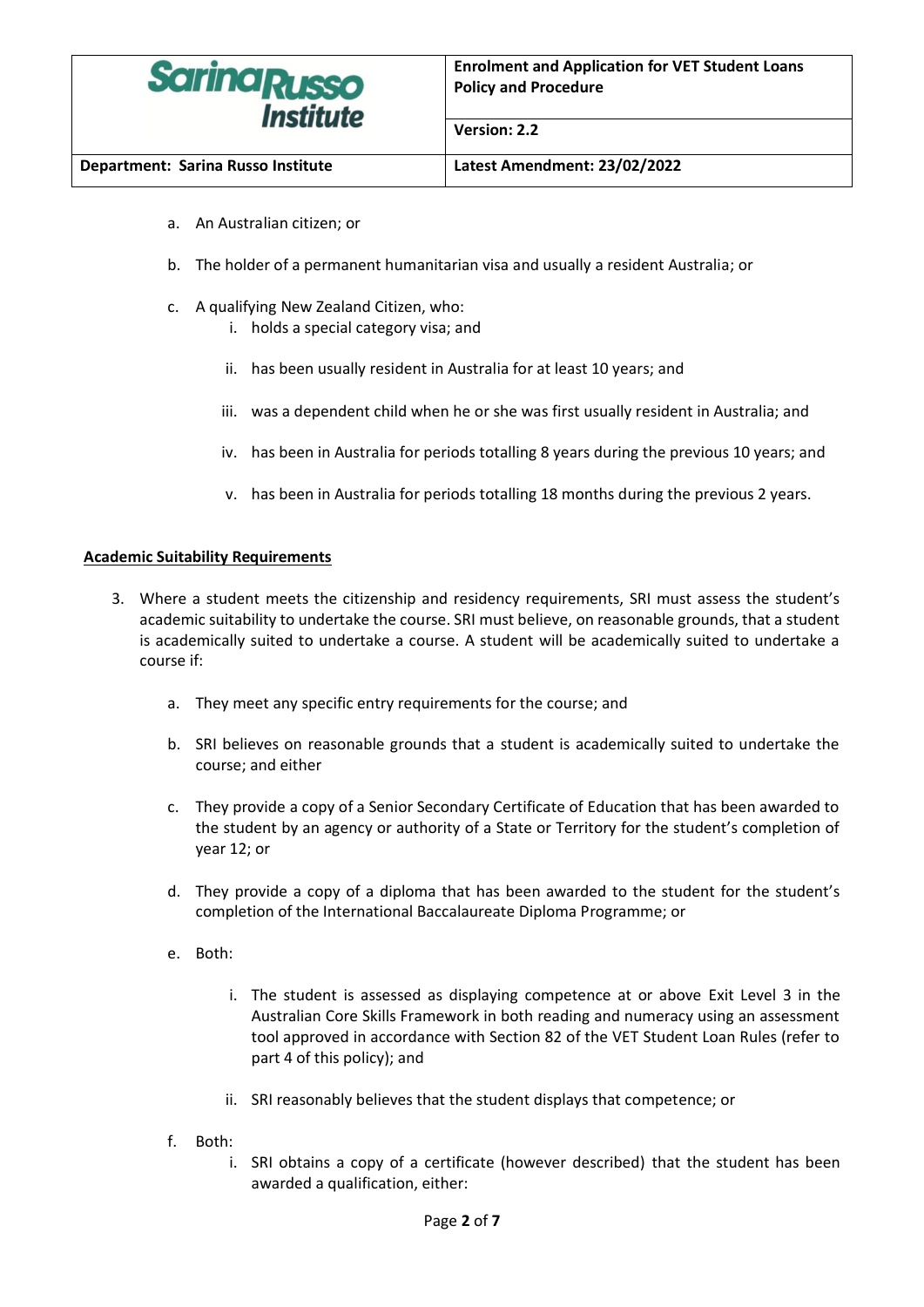

**Version: 2.2**

**Department: Sarina Russo Institute Latest Amendment: 23/02/2022**

- A. at level 4 or above in the Australian Qualifications Framework or at a level in a framework that preceded the Australian Qualifications Framework that is equivalent to level 4 or above in the Australian Qualifications Framework; or
- B. that has been assessed by a Federal, State or Territory government agency which assesses overseas qualifications (or an organisation contracted by such an agency to undertake such assessments) as equivalent or comparable to a qualification referred to in sub-subparagraph (2)(c)(i)(A).
- ii. The course for the qualification was delivered in English
- 4. Where SRI needs to assess a student's competence in reading and numeracy, SRI uses the Basic Key Skills Builder (BKSB) tool. All assessments are conducted with honestly and integrity and without bias.
- 5. Students will automatically receive the results of their BKSB assessment via email immediately upon completion.
- 6. SRI will report the results of a student's BKSB assessment to the Secretary in any form, manner, and in any timeframe, when requested by the Secretary.

# **Application for the Loan**

- 7. Where student eligibility and academic suitability is confirmed, the student will be required to complete the electronic Commonwealth Assistance Form (eCAF) to apply for a VET Student Loan.
	- a. SRI requires that a student submit their eCAF prior to the first census date for which they wish to access a VET Student Loan
	- b. SRI will seek approval from the Department to use a paper CAF form in exceptional circumstances only and will do so on a case-by-case basis.
- 8. As part of the application for a VET Student Loan SRI may require:
	- a. The Student's Tax File Number, or a certificate from the Commissioner that the student has applied for a Tax File Number;
	- b. Proof of identity and proof of age; and
	- c. If the student is under 18:
		- i. a signature from a responsible parent of the student; or
		- ii. evidence they have received Youth Allowance on the basis that they are independent (as per Part 2.11 of Social Security Act 1991)
- 9. SRI will retain all records collected during the student enrolment and VET Student Loan application process for at least five years.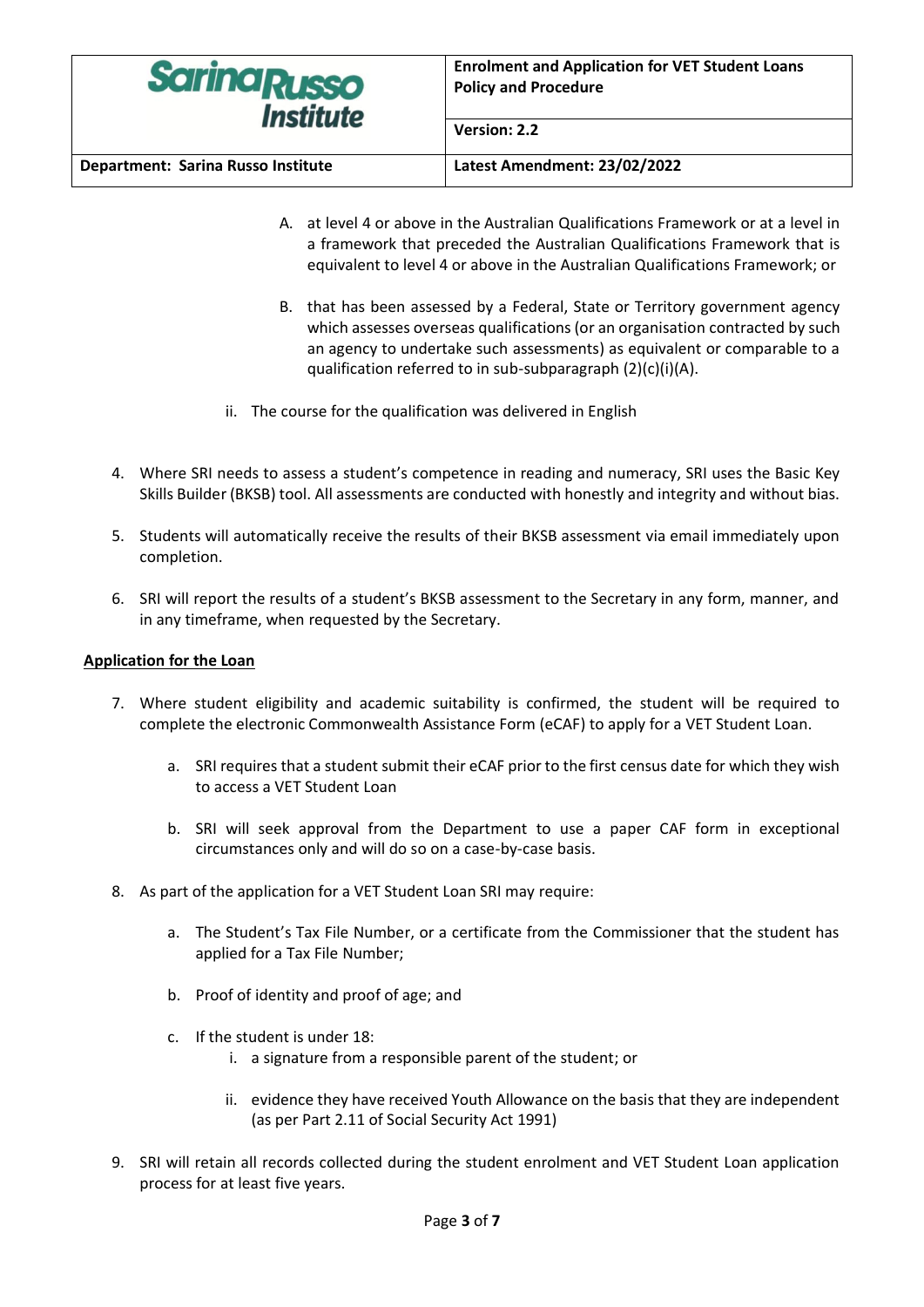

**Department: Sarina Russo Institute Latest Amendment: 23/02/2022**

**Version: 2.2**

10. SRI will provide documents to the Secretary as requested.

# **Equal and Fair Treatment**

SRI will treat all students seeking to enrol in a course equally and fairly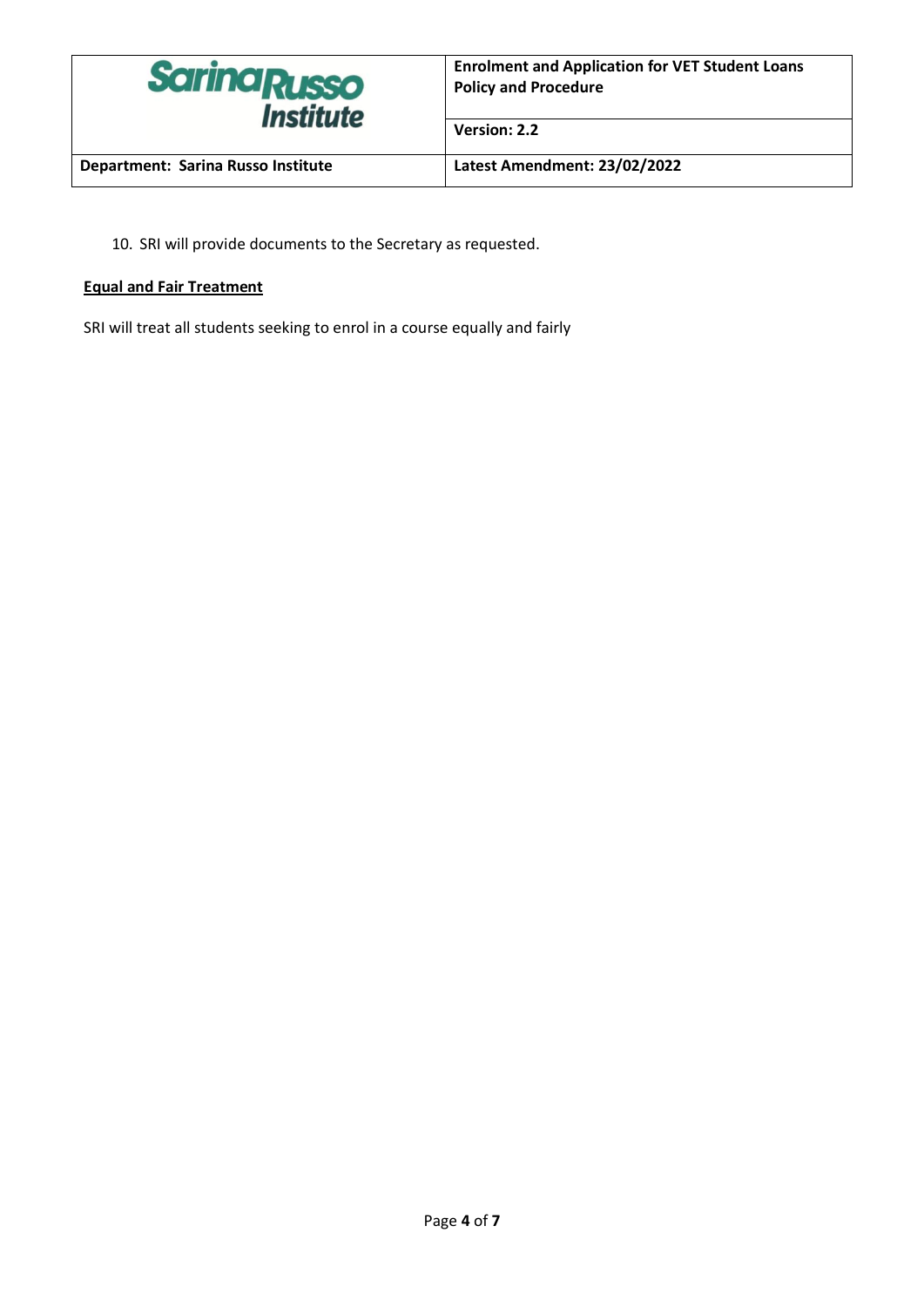

**Version: 2.2**

**Department: Sarina Russo Institute Latest Amendment: 23/02/2022**

# **Student Application Procedure**

| <b>Step</b>    | <b>Action</b>                                                                                                                                                                                                                                                                                                                     |
|----------------|-----------------------------------------------------------------------------------------------------------------------------------------------------------------------------------------------------------------------------------------------------------------------------------------------------------------------------------|
| $\mathbf{1}$   | <b>Student submits application form to SRI Sales Team</b>                                                                                                                                                                                                                                                                         |
|                | This may be in the form of either the Domestic Online Application Form or by completing the<br>Domestic Application Form in hardcopy and emailing to info@sri.edu.au.                                                                                                                                                             |
|                | Proceed to Step 2                                                                                                                                                                                                                                                                                                                 |
| $\overline{2}$ | SRI Sales Team confirms student eligibility                                                                                                                                                                                                                                                                                       |
|                | SRI Sales Team assesses if the student meets the <i>eligibility</i> requirements of this <i>Policy</i> .                                                                                                                                                                                                                          |
|                | If student does not meet eligibility requirements, proceed to Step 3a<br>If student meets eligibility requirements, proceed to Step 3b                                                                                                                                                                                            |
| 3a             | <b>SRI Sales Team contacts student</b>                                                                                                                                                                                                                                                                                            |
|                | If the SRI Sales Team assesses that the student does not meet the student eligibility requirements,<br>they will call the student to discuss their application to confirm whether an error was made.                                                                                                                              |
|                | If no error was made, the SRI Sales Team will advise the student they are ineligible for a VET Student<br>Loan and may only participate in the course as 'Fee-for-Service'. End Process.<br>If the student made an error on the application, SRI Sales Team corrects this, re-assess eligibility and<br>proceeds to Step 3b       |
| 3 <sub>b</sub> | SRI Sales Team confirms student academic suitability                                                                                                                                                                                                                                                                              |
|                | SRI Sales Team assesses if the student holds a certificate/qualification that meets the <i>academic</i><br>suitability requirements of this Policy. This involves requesting a copy of either a:                                                                                                                                  |
|                | A Senior Secondary Certificate of Education that has been awarded to the student by an<br>agency or authority of State or Territory for the student's completion of year 12; or                                                                                                                                                   |
|                | A copy of their International Baccalaureate Diploma Program (IB) diploma; or                                                                                                                                                                                                                                                      |
|                | A copy of the Certificate, or transcript, for a Level 4, or higher, qualification in the Australian<br>٠<br>Qualifications Framework awarded to the student, or at a level in a framework that<br>preceded the AQF that is equivalent to level 4 or above the AQF and where the course<br>qualification was delivered in English. |
|                | A copy of a Certificate (however described) that the student has been awarded a<br>qualification that has been assessed by a Federal, State or Territory government agency<br>which assesses overseas qualifications (or an organisation contracted by such an agency to                                                          |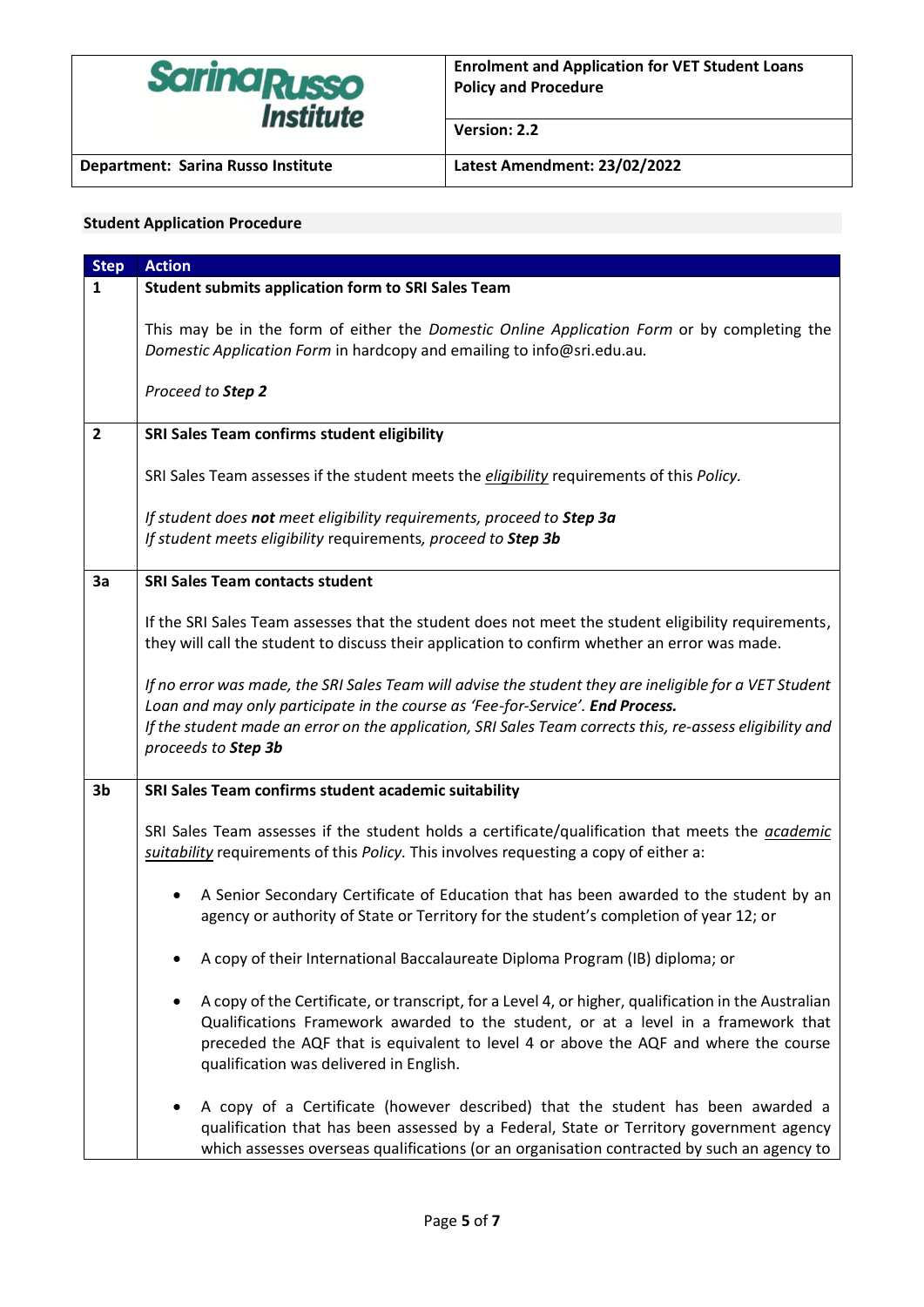

**Version: 2.2**

**Department: Sarina Russo Institute Latest Amendment: 23/02/2022**

|    | undertake such assessments) as equivalent or comparable to a level 4 or higher qualification                                                                                                                                                                                                                                         |
|----|--------------------------------------------------------------------------------------------------------------------------------------------------------------------------------------------------------------------------------------------------------------------------------------------------------------------------------------|
|    | in the Australian Qualifications Framework.                                                                                                                                                                                                                                                                                          |
|    | If obtained, this is attached to the student's application within the Student Folder.                                                                                                                                                                                                                                                |
|    | If student has not provided evidence of a certificate/qualification to demonstrate academic<br>suitability, proceed to Step 4                                                                                                                                                                                                        |
|    | If student has provided evidence of a certificate/qualification to demonstrate academic suitability,<br>proceed to Step 6                                                                                                                                                                                                            |
| 4  | SRI Quality Unit Admin Team refers student to SRI eHub for BKSB Assessment                                                                                                                                                                                                                                                           |
|    | If the student does not hold a certificate/qualification that meets student academic suitability<br>requirements, the SRI Quality Unit Admin team will refer the student to SRI eHub for a BKSB<br>assessment and then enrols student into SRI's student customer-relationship management system<br>(eBecas) with an "offer" status. |
|    | The SRI eHub will enrol the student in BKSB, which will send the student an email requesting they<br>complete the assessment.                                                                                                                                                                                                        |
|    | If the student achieves an Exit Level 3 score on the BKSB assessment, proceed to step 5a<br>If the student fails to achieve an Exit Level 3 score on the BKSB assessment, proceed to step 5b                                                                                                                                         |
| 5a | SRI Trainer confirms student's BKSB assessment pass result                                                                                                                                                                                                                                                                           |
|    | Once the SRI Trainer has confirmed the student has passed the BKSB Assessment with an Exit Level<br>3, they will email the SRI Quality Unit Admin Team to confirm the level at which the student has<br>passed.                                                                                                                      |
|    | Proceed to Step 6                                                                                                                                                                                                                                                                                                                    |
| 5b | SRI Trainer refers student to diagnostic test                                                                                                                                                                                                                                                                                        |
|    | Where the student does not initially pass BKSB Assessment with an Exit Level 3 - they will refer them                                                                                                                                                                                                                                |
|    | to the diagnostic test system, so the student can train to re-take the BKSB assessment. The student                                                                                                                                                                                                                                  |
|    | will re-take the BKSB assessment until they achieve with an Exit Level 3 passing grade.                                                                                                                                                                                                                                              |
|    | Once the student achieves the Exit Level 3 grade, proceed to Step 6                                                                                                                                                                                                                                                                  |
| 6  | SRI Sales Team forwards student application to the SRI Quality Unit Admin Team                                                                                                                                                                                                                                                       |
|    | The SRI Quality Unit re-confirms the eligibility checks made by the SRI Sales Team, then enrols<br>student into SRI's student customer-relationship management system (eBecas) with an "accepted"<br>status.                                                                                                                         |
|    | The student is now able to undertake their first unit of competence. SRI Quality Unit Admin Team<br>then forwards the SRI welcome emails to the students on the Friday before the intake date.                                                                                                                                       |